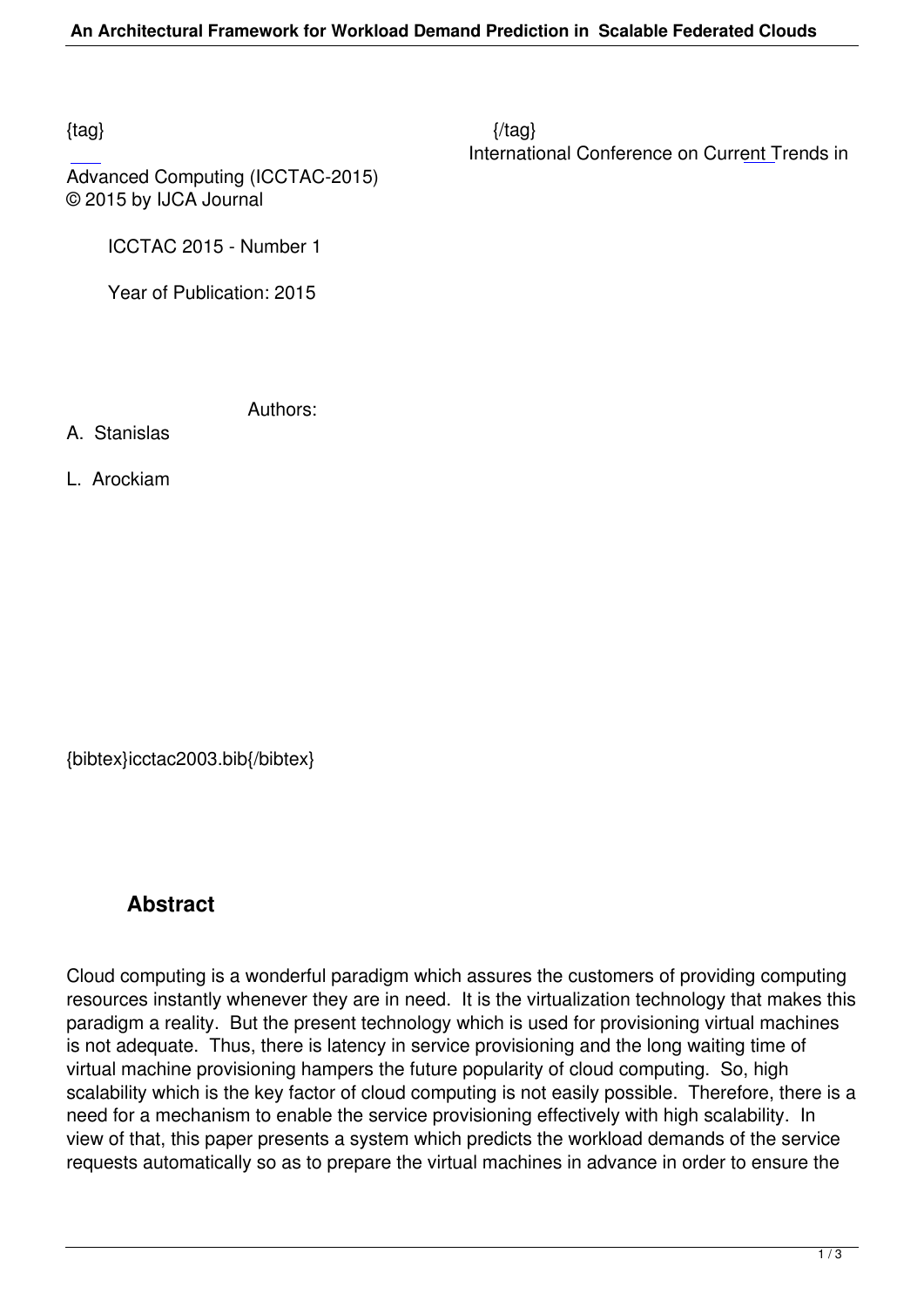customers with instant services efficiently without much delay. Trend value analysis using various methods is carried out in the prediction system.

## **Refer**

## **ences**

Wenrui L, Pengcheng Z, Zhongxue Y., 2012. A framework for self-healing service compositions in cloud computing environments. In the Proceedings of the19th International Conference on Web Services, IEEE Computer Society, 690-691.

Armbrust M., Fox A., Griffith R., Joseph A., Katz R., Konwinski A., Lee G., Patterson D. , Rabkin A. , and Stoica I. , 2010. A view of cloud computing, Communications of the ACM,50–58.

Eyal Z., Israel C., Osnat M., 2011. The Power of Prediction: Cloud Bandwidth and Cost Reduction. SIGCOMM/ACM, pp. 86-97.

Eddy C, Frederic D., Adrian M., 2011. Forecasting for Cloud computing on-demand resources based on pattern matching. INRIA, 1-27.

Yexi J., Chang-Shing P., Tao L., Rong C., 2011. ASAP: A Self-Adaptive Prediction System for Instant Cloud Resource Demand Provisioning. In the proceedings of 11th IEEE International Conference on Data Mining, IEEE Computer Society, 1104-1109.

Avinash M., Mukesh M., Sanket D., Shrisha R., 2011. Energy Conservation in Cloud Infrastructure. In the Proceedings of 5thAnnual IEEE International Systems Conference (IEEE SysCon 2011), Montreal, Canada.

Arijit K., Xifeng Y., Shu T., Nikos A., 2012. Workload Characterization and Prediction in the Cloud: A Multiple Time Series Approach. In the Proceedings of IEEE/IFIP 3rdWorkshop on Cloud Management (CloudMan), 1287-1294.

Bruno C., Diego D., Pierangelo D. S., Roberto P., Sebastiano P., Francesco Q., Paolo R. , 2012. Automated Workload Characterization in Cloud-based Transactional Data Grids. In the Proceedings of the 26th International Parallel and Distributed Processing Symposium Workshops & PhD Forum, IEEE Computer Society, 1525-1533.

 - Eddy C. , Frederic D. , Adrian M. , 2011. Pattern Matching Based Forecast of Non-periodic Repetitive Behavior for Cloud Clients. Springer Science + Business Media B. V. , 1-16.

Ang L., Xuanran Z., Srikanth K., Xiaowei Y., Ming Z., 2011. CloudProphet: Towards Application Performance Prediction in Cloud. SIGCOM/ACM, 426-427.

 - Gemma R. , Javier A. , Jordi G. , 2010. Prediction of Job Resource Requirements for Deadline Schedulers to Manage High-Level SLAs on the Cloud. In the Proceedings of the 9thIEEE International Symposium on Network Computing and Applications, IEEE Computer Society, 162-167.

John J. P., Kranthimanoj N., Brian K., Mo J. Prediction of Cloud Data Center Networks Loads Using Stochastic and Neural Models.

Kranthimanoj N., Brain K., Jeff P., Mo J., 2010. On Prediction to Dynamically Assign Heterogeneous Microprocessors to the Minimum Joint Power State to Achieve Ultra Low Power Cloud Computing. IEEE.

Eleni P., Damianos K., Nancy A., 2012. A Lightweight Framework for Prediction-based Resource Management in Future Wireless Networks. EURASIP Journal on Wireless